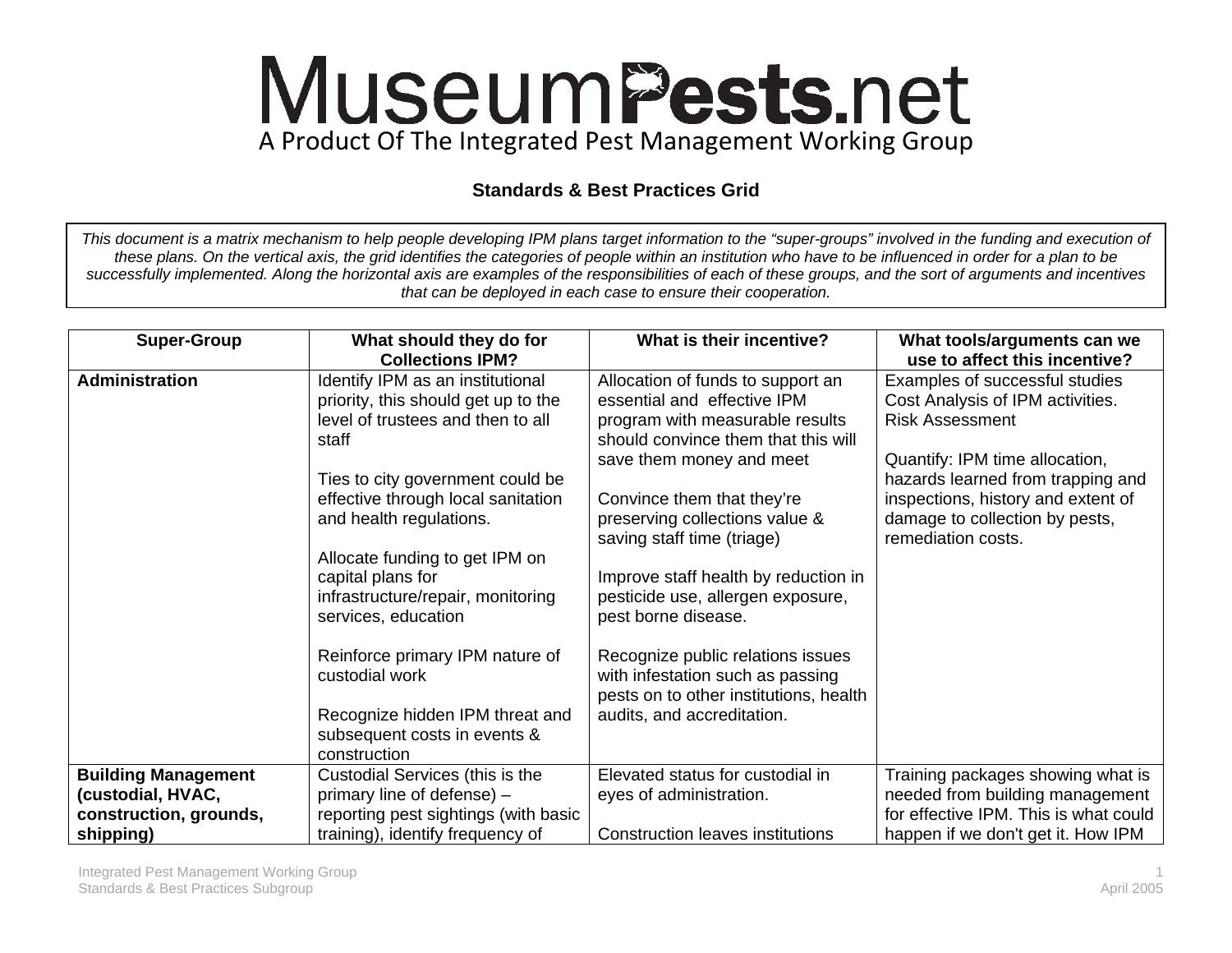| <b>Super-Group</b>           | What should they do for<br><b>Collections IPM?</b>                | What is their incentive?                                                 | What tools/arguments can we                                        |
|------------------------------|-------------------------------------------------------------------|--------------------------------------------------------------------------|--------------------------------------------------------------------|
|                              | duties by zone, more involved in                                  | vulnerable to pests (and other                                           | use to affect this incentive?<br>coordinates with mitigating other |
|                              | monitoring                                                        | hazards). Administration will want                                       | hazards.                                                           |
|                              |                                                                   | <b>Building Management to exercise</b>                                   |                                                                    |
|                              | Construction - pest management                                    | due diligence in protecting the                                          | Develop templates of IPM related                                   |
|                              | clause in contracts (seal off                                     | collection from harm.                                                    | inclusions for contracts.                                          |
|                              | affected area to a standard,                                      |                                                                          |                                                                    |
|                              | cleanliness/sanitation levels, etc.)                              | International traffic in pest                                            |                                                                    |
|                              |                                                                   | organisms attached to goods is                                           |                                                                    |
|                              | Shipping - monitor/look for                                       | becoming more regulated as it is                                         |                                                                    |
|                              | problems, reporting, know                                         | recognized as a serious economic                                         |                                                                    |
|                              | regulations                                                       | hazard. Crating and shipping staff                                       |                                                                    |
|                              |                                                                   | will be responsible for meeting                                          |                                                                    |
|                              | Grounds - knowledge about                                         | regulations.                                                             |                                                                    |
|                              | exterior plant design, choice of                                  |                                                                          |                                                                    |
|                              | plants, reporting                                                 | Some pests are indicators of                                             |                                                                    |
|                              |                                                                   | building mould problems. Mould                                           |                                                                    |
|                              | HVAC - window policies, opening<br>screens, filtration standards, | remediation is a costly problem.<br>Early detection of building mould is |                                                                    |
|                              | maintenance.                                                      | a potential cost savings. Prevention                                     |                                                                    |
|                              |                                                                   | preserves human health.                                                  |                                                                    |
|                              | Exterior door seal choices,                                       |                                                                          |                                                                    |
|                              | installation and maintenance, bird                                |                                                                          |                                                                    |
|                              | nettings etc.                                                     |                                                                          |                                                                    |
| <b>Security &amp; Safety</b> | In their role of visitor and staff                                | IPM offers a lowering of use of                                          | Develop training materials on basic                                |
|                              | control, security performs policy                                 | hazardous chemicals, restriction of                                      | IPM awareness, identification, and                                 |
|                              | enforcement and reporting                                         | pesticides and the reduced need                                          | useful contribution through                                        |
|                              | functions. IPM needs to be tied                                   | for giving applicators access to                                         | reporting pest sightings.                                          |
|                              | more intimately to security for the                               | collections areas.                                                       |                                                                    |
|                              | following benefits: keeping doors                                 |                                                                          | Link to sources of fumigant                                        |
|                              | closed, noticing pest activities at                               | Security and IPM can assist each                                         | transport, use and pesticide use                                   |
|                              | night, restricting food use to                                    | other by staying current on<br>legislation and providing safer           | regulations and develop template                                   |
|                              | allocated places.                                                 | alternatives to the institution. Help                                    | policies to ensure artifact safety.                                |
|                              | Safety: fumigation alarms tied to                                 | with handling issues.                                                    |                                                                    |
|                              | security system alarm panel,                                      |                                                                          |                                                                    |
|                              | freezer alarms, monitor external                                  |                                                                          |                                                                    |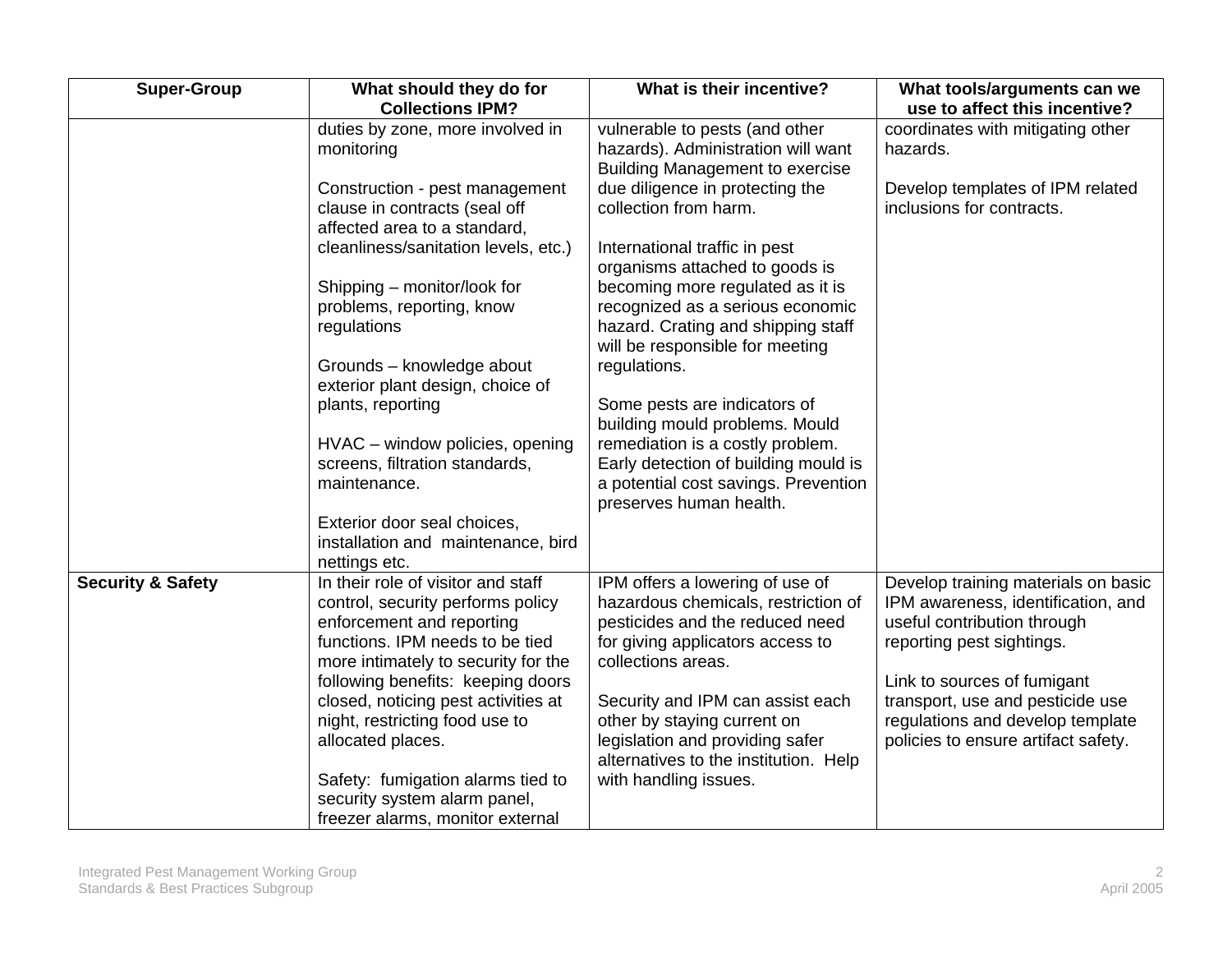| <b>Super-Group</b>                                        | What should they do for<br><b>Collections IPM?</b>                                                                                                                                                                                                     | What is their incentive?                                                                                                                                                                                                                                                                                    | What tools/arguments can we<br>use to affect this incentive?                                                                                                                                                                                                                                                     |
|-----------------------------------------------------------|--------------------------------------------------------------------------------------------------------------------------------------------------------------------------------------------------------------------------------------------------------|-------------------------------------------------------------------------------------------------------------------------------------------------------------------------------------------------------------------------------------------------------------------------------------------------------------|------------------------------------------------------------------------------------------------------------------------------------------------------------------------------------------------------------------------------------------------------------------------------------------------------------------|
|                                                           | door closure (seal against<br>miscreants and pests).<br>Hazardous materials (pesticides,<br>fumigants) often under security<br>concern as 'Director of Safety'.                                                                                        |                                                                                                                                                                                                                                                                                                             |                                                                                                                                                                                                                                                                                                                  |
| <b>External Vendors (food</b><br>services, events, shops) | Follow wording of contracts (with<br>vendors, catering etc.)<br>Report detection of pest problems<br>with their inventory or locale.<br>Follow IPM requests for events,<br>facilitate custodial activities.                                            | A good working relation between<br>institution and the vendor will lead<br>to future business. An informed<br>vendor, sensitive to institutional<br>concerns is more likely to be<br>engaged. The institution should be<br>equally gracious in any forthcoming<br>information on revealed pest<br>problems. | Develop contract templates to note<br>proscribed behaviors, timely clean<br>up etc.<br>Develop training materials for<br>events that deal with proper<br>quarantine inspection of incoming<br>goods and post event handling of<br>flowers, garbage, prop materials<br>etc. Integrate with custodial<br>training. |
| <b>Collections/Research</b><br>(staff, researchers)       | Include IPM in loan policy, visitor<br>policy, treatments<br>Reporting function - External<br>researchers, contractors, visitors -<br>they're the ones using the<br>collections.<br>Separate offices from collections<br>to zone areas of IPM control. | Do unto others Collections staff<br>should be the most sensitive to<br>pest hazards, and are the most<br>exposed to pest control methods,<br>historical or presently used.<br>Professional standards should<br>ensure that modern IPM methods<br>are incorporated into everyday<br>practice.                | Training staff & researchers in<br>basic IPM principles and local<br>practices, hazard awareness and<br>handling precautions to protect<br>them against pesticide residuals.<br>Develop example IPM programs<br>that can be adopted and adapted<br>by line collection staff in various<br>collection types.      |
| <b>Exhibitions &amp; Education</b>                        | Education - could be a partner in<br>what we're doing in IPM<br>education. Teaching collections<br>need to follow same standards as<br>main collections, but often with<br>more diligence due to risk<br>(hopefully well controlled) of                | Ability to use collections safely in<br>the course of their professional<br>programs, extended ability to<br>showcase 'backroom' collection<br>care methods to the public. Impart<br>a sense of ownership to visiting<br>public in reducing the hazard from                                                 | Develop training package for<br>education staff on IPM principles<br>that could be applied to household<br>use, and interpretation material on<br>museum pests and how modern<br>museums cope with them in a 'low<br>impact' way.                                                                                |